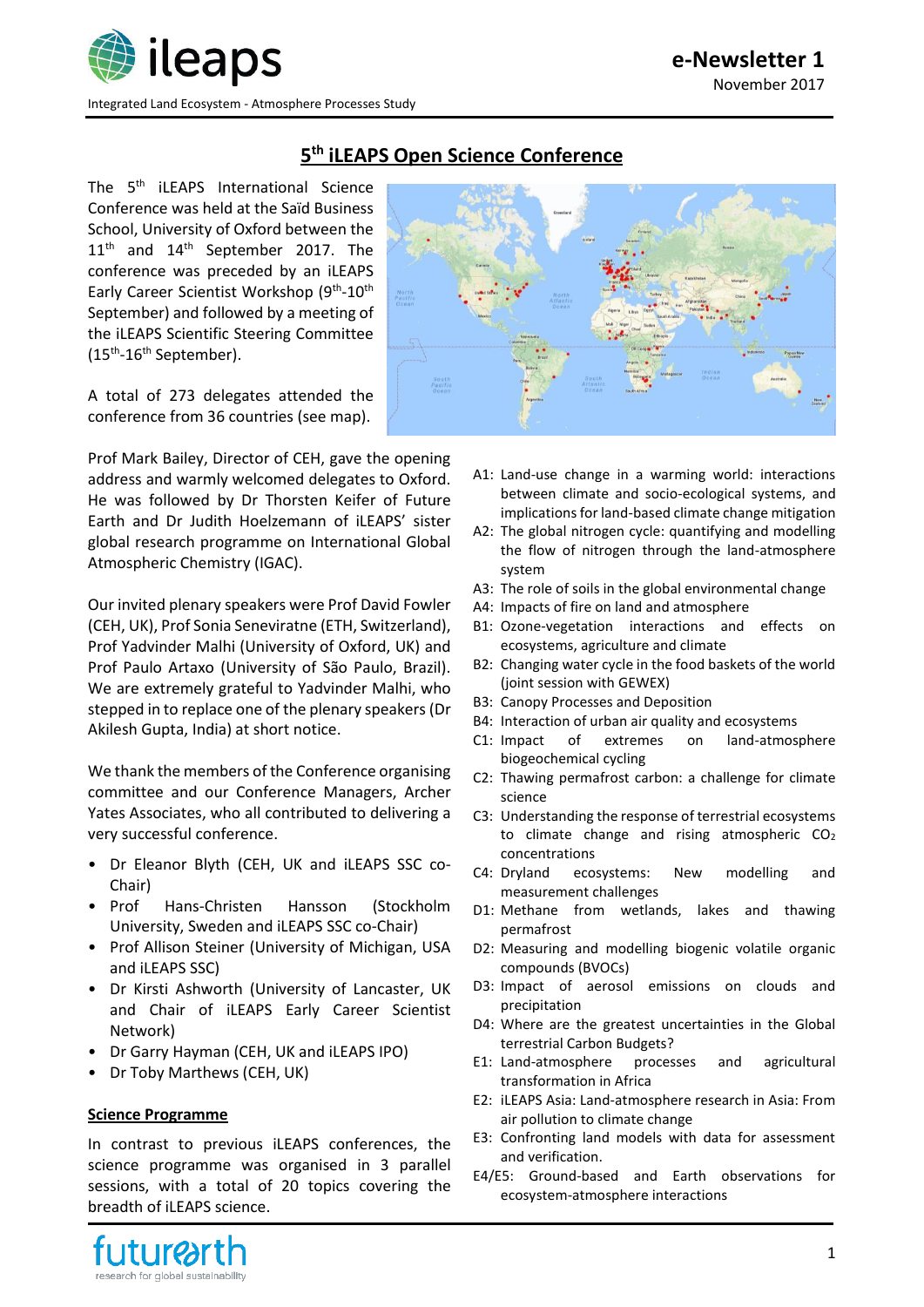

**e-Newsletter 1** November 2017

Integrated Land Ecosystem - Atmosphere Processes Study

We would like to thank the convenors for promoting their sessions, organising the science programme for and chairing their sessions.

A number of side events were also held during the conference:

- Earth System Data Cube (led by Miguel Mahecha and Fabian Gans, MPI-Jena)
- CANEXMIP (led by Laurens Ganzeveld, Wageningen University)
- LS3MIP (led by Sonia Seneviratne, ETH Zurich and Richard Ellis, CEH)

We are intending to make the oral and poster presentations available on the iLEAPS website for those authors who agree to do so. If you have not yet replied to the earlier request and would like to make your presentation available, please send an e-mail to [ipo@ileaps.org](mailto:ipo@ileaps.org) giving your permission to publish. We need the author's explicit permission under new UK data protection regulations.

## **Early Career Scientist Workshop**

The Early Career Scientist (ECS) workshop was held at St. Anne's College in Oxford over the weekend preceding the iLEAPS conference. The workshop focussed on developing communication skills in science and was attended by 32 Early Career Scientists from around the world.



Prof Joshua Schimel (University of California Santa Barbara), author of "Writing Science: How to write papers that get cited and proposals that get funded", led the first day covering written communication. Attendees were invited to bring their own manuscripts or proposals such that the new skills could be applied directly to their research. The second day focussed on oral communication and outreach. It was led by Dr Emma Sayer and Ali Birkett

(University of Lancaster). Here attendees gained valuable skills in selling their science to a variety of audiences such as school children and news media outlets (as part of outreach events) to the more traditional academic setting of international science conferences and meetings.

Some of those attending the workshop gave a collective demonstration of the lessons learnt on the first day of the conference. Some key messages for oral and written material were:

- Pitching it right: Catch your audience with a hook, avoid jargon and use the "power of 3"
- Writing a masterpiece: Tell a story, fearless first draft and use short, sharp sentences

Finally, we were very sorry that Dr Kirsti Ashworth, the current chair of the ECS network, was unable to attend the conference and workshop because of ill health. We are pleased to report that Kirsti is back in action. We thank her for her help in organising the ECS workshop. She was missed.

### **Early Career Scientist Bursaries**

The iLEAPS International Project Office offered a limited number of bursaries to Early Career Scientists to attend the ECS workshop and conference. We were very pleased to cover the conference registration for 14 ECSs from developing countries and the travel & accommodation costs of 3 of these Early Career scientists (Saraswati Shrestha, Nepal; François Xavier Nshimiyimana and Gabriel Habiyaremye, Rwanda).

### **Early Career Scientist Awards**

The ECS committee held a competition for the best conference oral and poster presentations by Early Career Scientists. We are pleased to announce that **Saadatu Baba** and Maria Praß won the awards for best oral and best poster presentations, respectively.

Saadatu Baba (Kaduna State University, Nigeria): Climate Change Adaptation in Northern Nigeria (Oral, Session A1).

"It's been said that climate change presents an unfair paradox in Africa; it



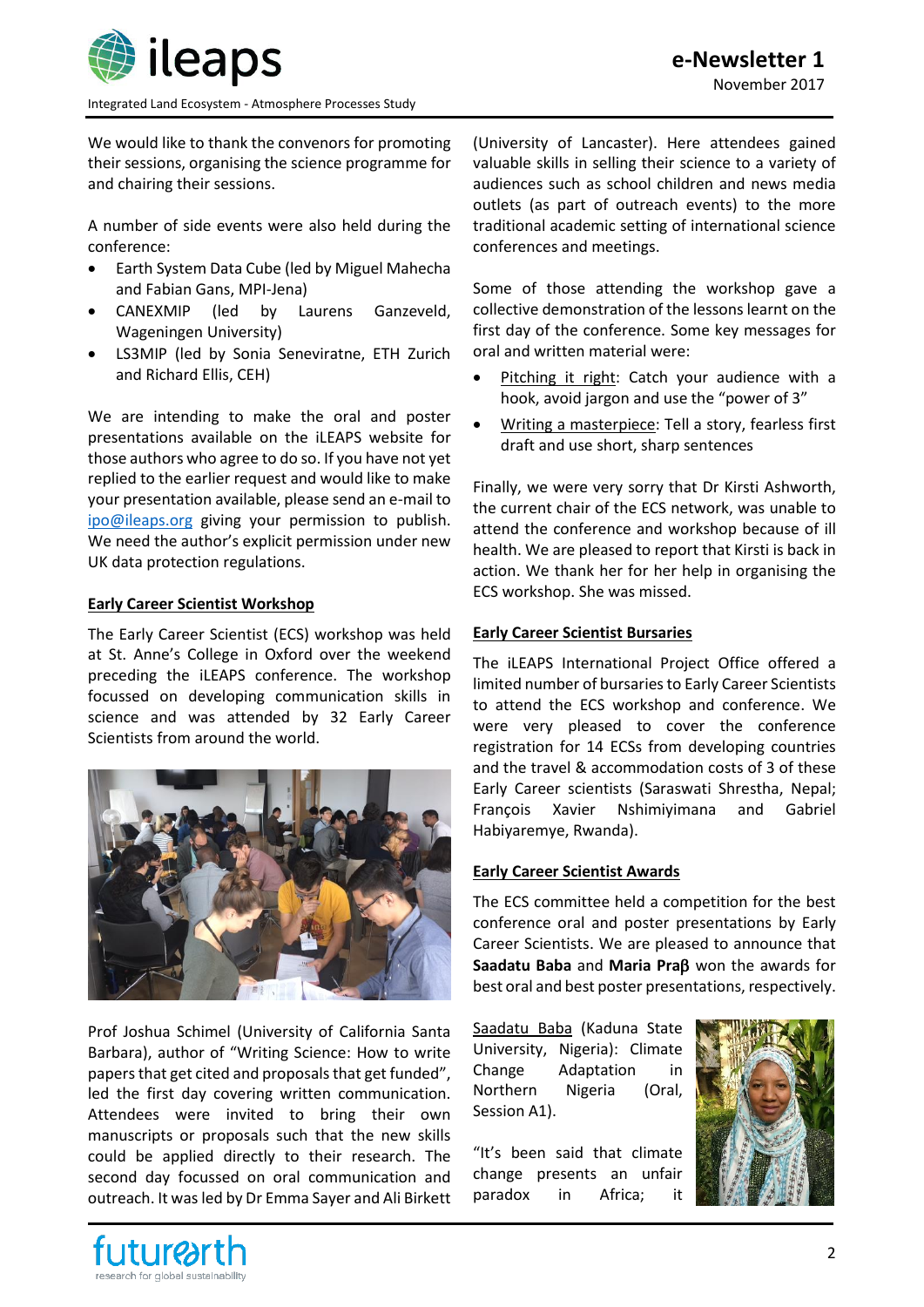

Integrated Land Ecosystem - Atmosphere Processes Study

contributes least to global carbon emissions, but its people are already feeling the impacts of climate change, and will be among the most affected globally. My research is on climate change adaptation among rural smallholder farmers in northern Nigeria. Smallholder farmers are the mainstay of food security in Nigeria but are often underappreciated. I use participatory methods in my research and am currently assessing the social vulnerability and adaptation options of 20 households in a rural Kaduna farming community.

At the iLEAPS conference, I was intrigued by many of the presentations using modelling to produce climate change projections, and a considerable number of them were on West Africa. I would like to learn modelling, use it to understand food production and food security, and apply it to climate change adaptation. I would also like to write and publish more, and the early career workshop I attended at the start of the conference has given me the incentive to overcome my reluctance to write. One of the lessons I also learnt was to tell a compelling story with your research, and I guess this award means that I did."



Maria Pra $\beta$  (Max-Planck Institüt für Chemie, Mainz, Germany): "Fluorescence in situ hybridization as molecular genetic analysis method for bioaerosols in ambient air samples" (Poster, Session E4/E5)

"Approximately 0.1–1 μg DNA enters our lungs each day by inhaling biological aerosols, such as spores, pollen, bacterial cells, and others, suspended in ambient air in urban regions. This amount of genetic information is equivalent to ~104–105 human genomes! A number so high it makes me think about the impact of these so called bioaerosols on human, animal, and plant health by the spread of diseases. Furthermore, these particles can influence physical and chemical key processes in the atmosphere, which is particularly relevant in the hydrological cycle. As a biologist at the Max-Planck Institute for Chemistry in Mainz, I am part of a team that studies the dynamic life cycle of bioaerosols at the interphase between biosphere and atmosphere. To do so, I collected aerosol samples at different regions, e.g. in the nearly pristine tropical rainforest

in Brazil. By applying of a molecular genetic method, the Fluorescence In Situ Hybridization, I can contribute my biological background to investigate the role bioaerosols play in human and plant health as well as in atmospheric science. A topic that must not be underestimated, especially in times of progressing anthropogenic influence on ecosystems like rainforests and consequently on bioaerosol composition."

Our congratulations to Saabatu and Maria.

#### **Social Programme**

The conference icebreaker was held on Sunday, 10<sup>th</sup> September at the University of Oxford's Natural History Museum. With canapés and drinks, the 100 delegates, who attended, had the opportunity to meet and to view the exhibits on display.



The conference dinner was held in Oxford's Town Hall on Wednesday, 13<sup>th</sup> September. The dinner was followed by a ceilidh/dancing.



## **Post-Conference Survey and Evaluation**

We invited conference delegates to complete a postconference survey. We had 102 responses. The great news is that 92% of the responses confirmed that the conference had been a success, *"Good that iLEAPS is back"* and compared favourably to other